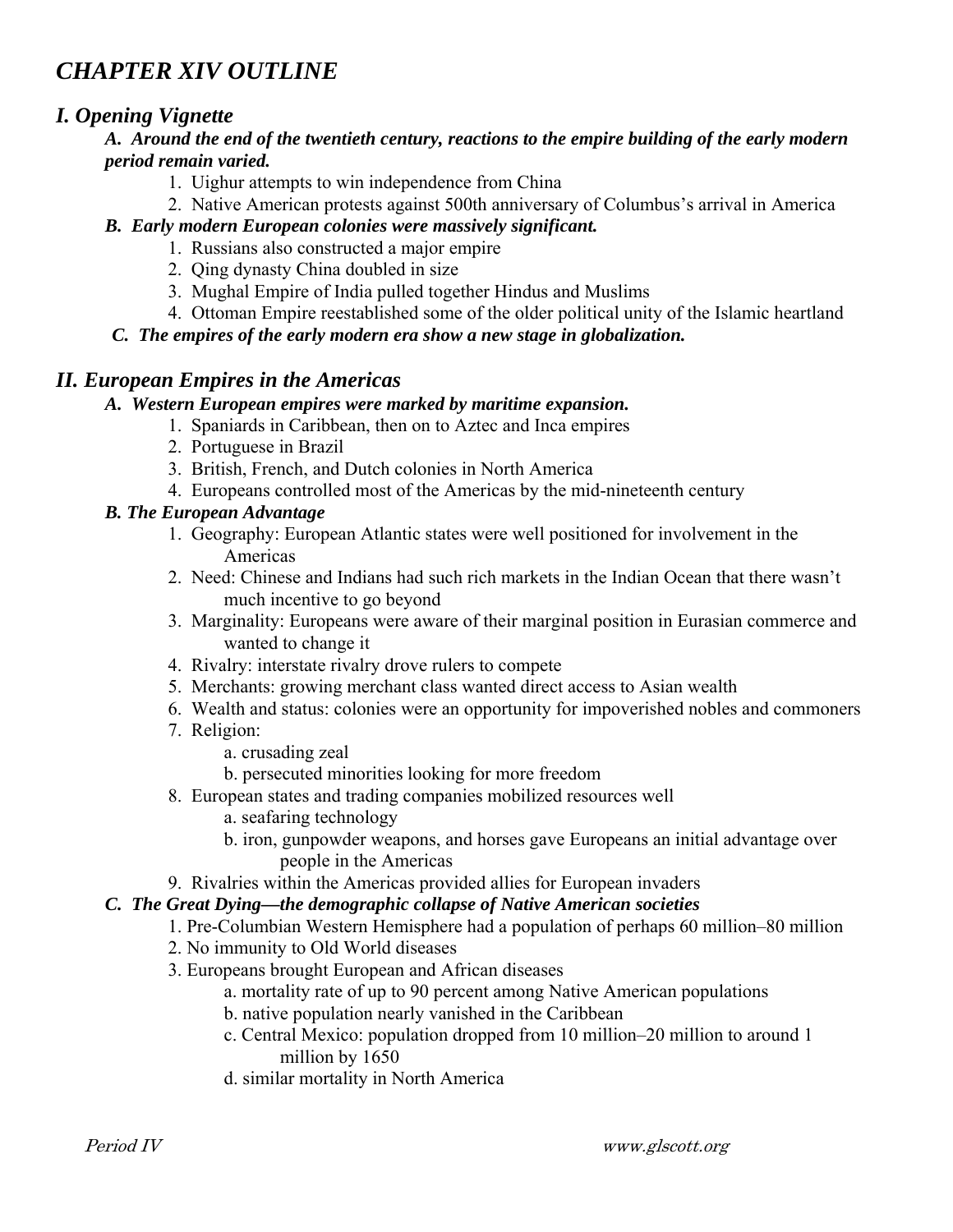#### *D. The Columbian Exchange*

- 1. Massive native mortality created a labor shortage in the Americas
- 2. Migrant Europeans and African slaves created entirely new societies
- 3. American food crops (e.g., corn, potatoes, and cassava) spread widely in the Eastern Hemisphere
	- a. potatoes especially allowed enormous population growth
	- b. corn and sweet potatoes were important in China and Africa
- 4. Exchange with the Americas reshaped the world economy
	- a. importation of millions of African slaves to the Americas
	- b. new and lasting link among Africa, Europe, and the Americas
- 5. Network of communication, migration, trade, transfer of plants and animals (including microbes) is called "the Columbian exchange"
	- a. The Atlantic world connected four continents
	- b. Europeans got most of the rewards

# *III. Comparing Colonial Societies in the Americas*

# *A. Europeans not just conquered and governed established societies, created wholly new societies.*

- 1. All were shaped by mercantilism—theory that governments should encourage exports and accumulate bullion to serve their countries
- 2. Colonies should provide closed markets for the mother country's manufactured goods
- 3. But colonies differed widely, depending on native cultures and the sorts of economy that were established

## *B. In the Lands of the Aztecs and the Incas*

- 1. Spanish conquest of the Aztec and Inca empires (early sixteenth century)
	- a. The most wealthy, urbanized, and populous regions of the Western Hemisphere
	- b. Within a century, the Spaniards established major cities, universities, and a religious and bureaucratic infrastructure
- 2. Economic basis of the colonial society was commercial agriculture and mining (gold and silver)
- 3. Rise of a distinctive social order
	- a. Replicated some of the Spanish class hierarchy
	- b. Accommodated Indians, Africans, and racially mixed people
	- c. Spaniards were at the top, increasingly wanted a large measure of self-government from the Spanish Crown
	- d. Emergence of mestizo (mixed-race) population
	- e. Gross abuse and exploitation of the Indians
	- f. More racial fluidity than in North America

# *C. Colonies of Sugar*

1. Lowland Brazil and the Caribbean developed a different society

- a. Regions had not been home to great civilizations and didn't have great mineral wealth until the 1690s
- b. But sugar was in high demand in Europe
- c. These colonies produced almost solely for export
- 2. Arabs introduced large-scale sugar production to the Mediterranean
	- a. Europeans transferred it to Atlantic islands and Americas
	- b. Portuguese on Brazilian coast dominated the world sugar market 1570–1670
	- c. Then British, French, and Dutch in the Caribbean broke the Portuguese monopoly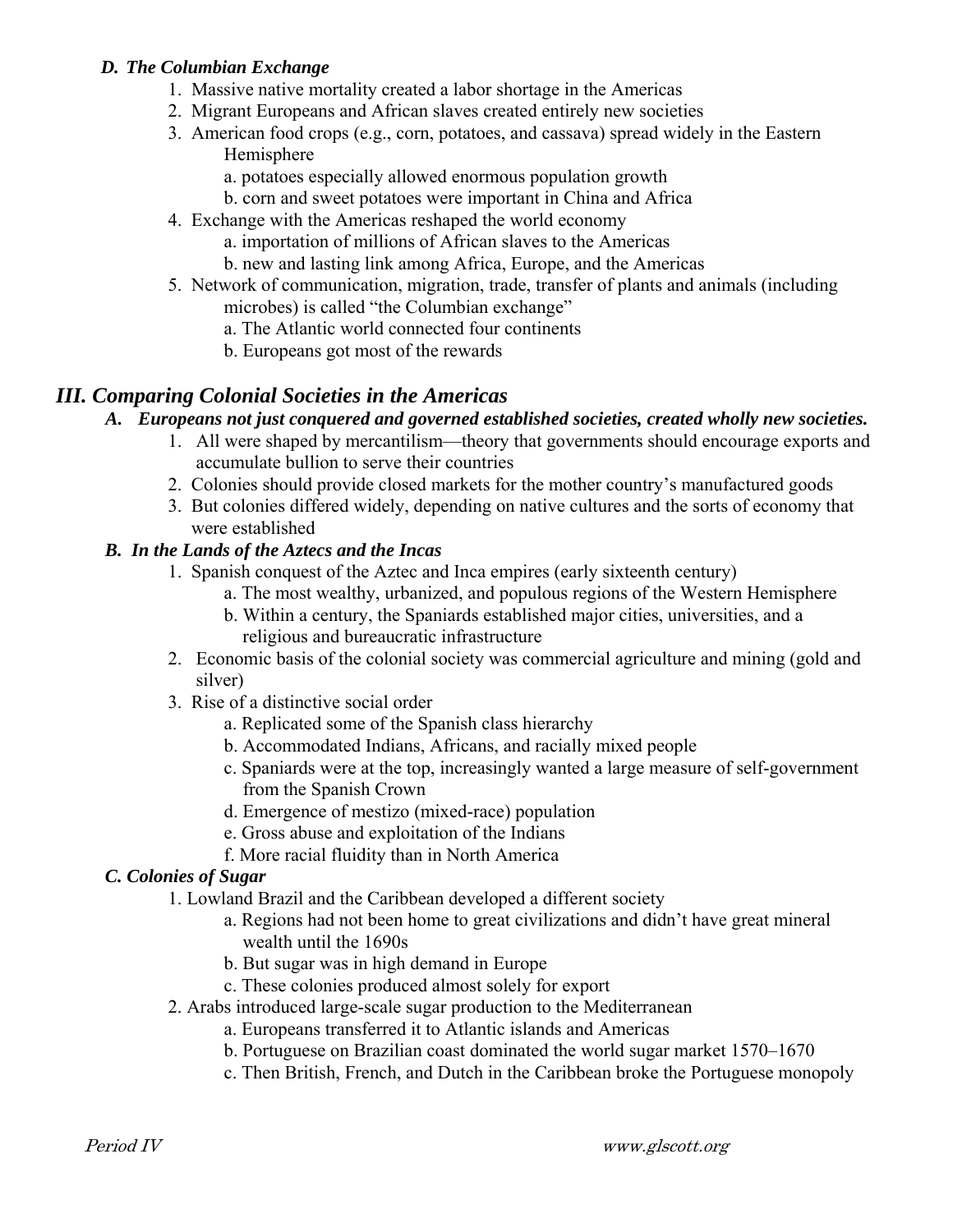- 3. Sugar transformed Brazil and the Caribbean
	- a. Production was labor intensive, worked best on large scale
	- b. Can be called the first modern industry
	- c. Had always been produced with massive use of slave labor
	- d. Indians of the area were almost totally wiped out or fled
	- e. Planters turned to African slaves—80 percent of all Africans enslaved in the Americas ended up in Brazil and the Caribbean
- 4. Much more of Brazilian and Caribbean society was of African descent
- 5. Large mixed-race population provided much of urban skilled workforce and supervisors in sugar industry
- 6. Plantation complex based on African slavery spread to southern parts of North America
	- a. But in North America, European women came earlier
	- b. Result was less racial mixing, less tolerance toward mixed blood
	- c. Sharply defined racial system evolved
	- d. Slavery was less harsh

## *D. Settler Colonies in North America*

- 1. A different sort of colonial society emerged in British colonies of New England, New York, and Pennsylvania
	- a. British got into the game late; got the unpromising lands
	- b. but British society was changing more rapidly than Catholic Spain
- 2. Many British colonists were trying to escape elements of European society
- 3. British settlers were more numerous; by 1750, they outnumbered Spaniards in New World by five to one
	- a. by 1776, 90 percent of population of North American colonies was European
	- b. Indians were killed off by disease and military policy
	- c. small-scale farming didn't need slaves
- 4. England was mostly Protestant; didn't proselytize like the Catholics
- 5. British colonies developed traditions of local self-government
	- a. Britain didn't impose an elaborate bureaucracy like Spain
	- b. British civil war (seventeenth century) distracted government from involvement in the colonies
- 6. North America gradually became dominant, more developed than South America

# *IV. The Steppes and Siberia: The Making of a Russian Empire*

#### *A. A small Russian state centered on Moscow began to emerge ca. 1500.*

- 1. Moscow began to conquer neighboring cities
- 2. Over three centuries grew into a massive empire
- 3. Early expansion into the grasslands to south and east was for security against nomads
- 4. Expansion into Siberia was a matter of opportunity (especially furs), not threat

#### *B. Experiencing the Russian Empire*

- 1. Conquest was made possible by modern weapons and organization
- 2. Conquest brought devastating epidemics, especially in remote areas of Siberia—locals had no immunity to smallpox and measles
- 3. Pressure to convert to Christianity
- 4. Large-scale settlement of Russians in the new lands, where they outnumbered the native population (e.g., in Siberia)
- 5. Discouragement of pastoralism
- 6. Many natives were Russified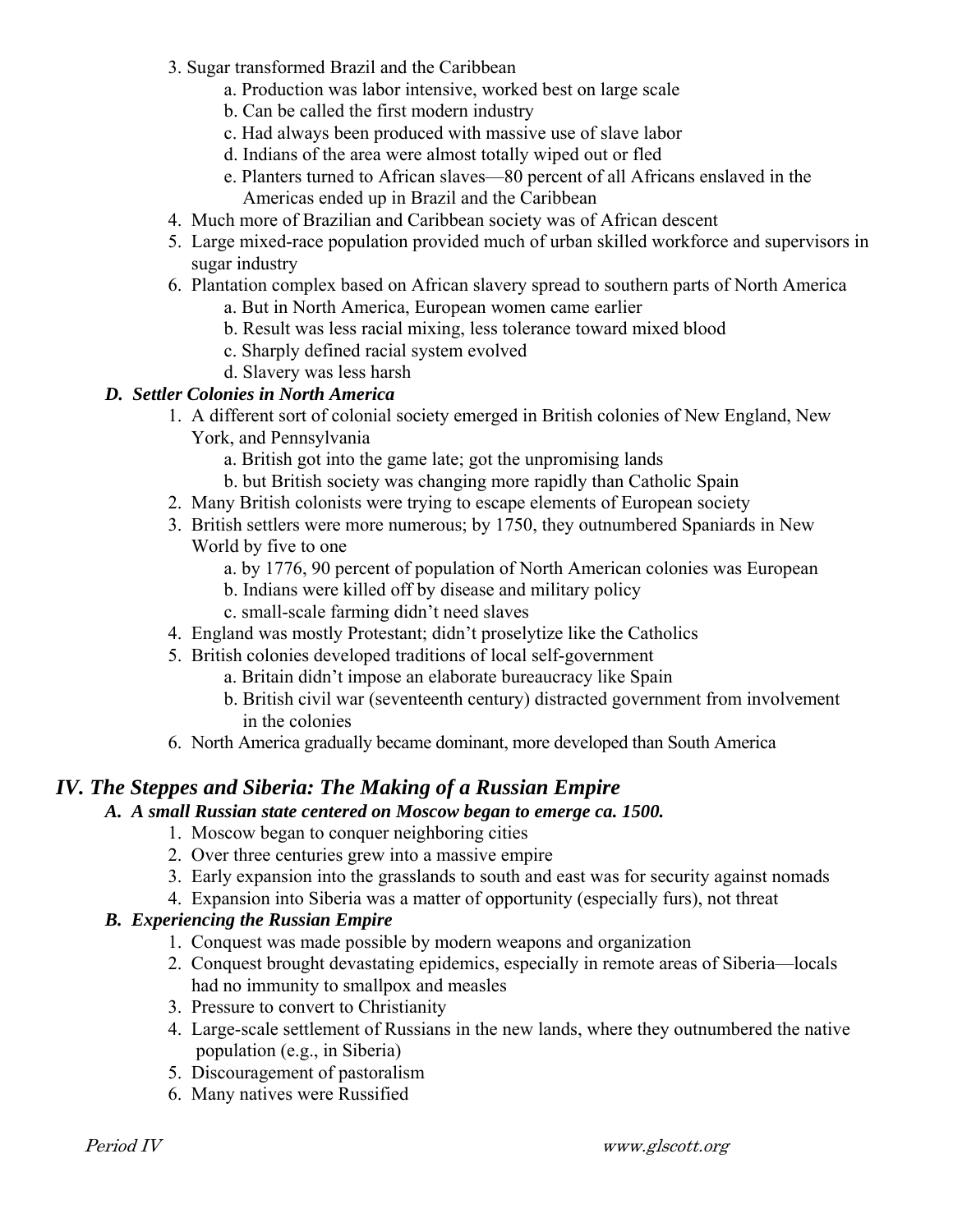## *C. Russians and Empire*

- 1. With imperial expansion, Russians became a smaller proportion of the overall population
- 2. Rich agricultural lands, furs, and minerals helped make Russia a great power by the eighteenth century
- 3. Became an Asian power as well as a European one
- 4. Long-term Russian identity problem
	- a. expansion made Russia a very militarized state
	- b. reinforced autocracy
- 5. Colonization experience was different from the Americas
	- a. conquest of territories with which Russia had long interacted
	- b. conquest took place at the same time as development of the Russian state
	- c. the Russian Empire remained intact until 1991

# *V. Asian Empires*

#### *A. Asian empires were regional, not global.*

- 1. Creation of Asian empires did not include massive epidemics
- 2. Did not fundamentally transform their homelands like interaction with the Americas and Siberia did for European powers

#### *B. Making China an Empire*

- 1. Qing dynasty (1644–1912) launched enormous imperial expansion to the north and west
- 2. Nomads of the north and west were very familiar to the Chinese
	- a. 80-year-long Chinese conquest (1680–1760)
	- b. motivated by security fears; reaction to Zunghar state
- 3. China evolved into a Central Asian empire
- 4. Conquered territory was ruled separately from the rest of China through the Court of Colonial Affairs
	- a. considerable use of local elites to govern
	- b. officials often imitated Chinese ways
	- c. but government did not try to assimilate conquered peoples
	- d. little Chinese settlement in the conquered regions
- 5. Russian and Chinese rule impoverished Central Asia, turned it into a backward region

#### *C. Muslims and Hindus in the Mughal Empire*

- 1. Mughals united much of India between 1526 and 1707
- 2. The Mughal Empire's most important divide was religious
- 3. Emperor Akbar (r. 1556–1605) attempted serious accommodation of the Hindu majority
	- a. brought many Hindus into the political-military elite
	- b. imposed a policy of toleration
	- c. abolished payment of jizya by non-Muslims
	- d. created a state cult that stressed loyalty to the emperor
	- e. Akbar and his successors encouraged a hybrid Indian-Persian-Turkic culture
- 4. Mughal toleration provoked reaction among some Muslims
	- a. Emperor Aurangzeb (r. 1658–1707) reversed Mughal policy, tried to impose Islamic supremacy
	- b. Aurangzeb banned sati (widow burning), music, and dance at court, various vices
	- c. Destruction of some Hindu temples
	- d. Reimposition of jizya
- 5. Aurangzeb's policy provoked Hindu reaction